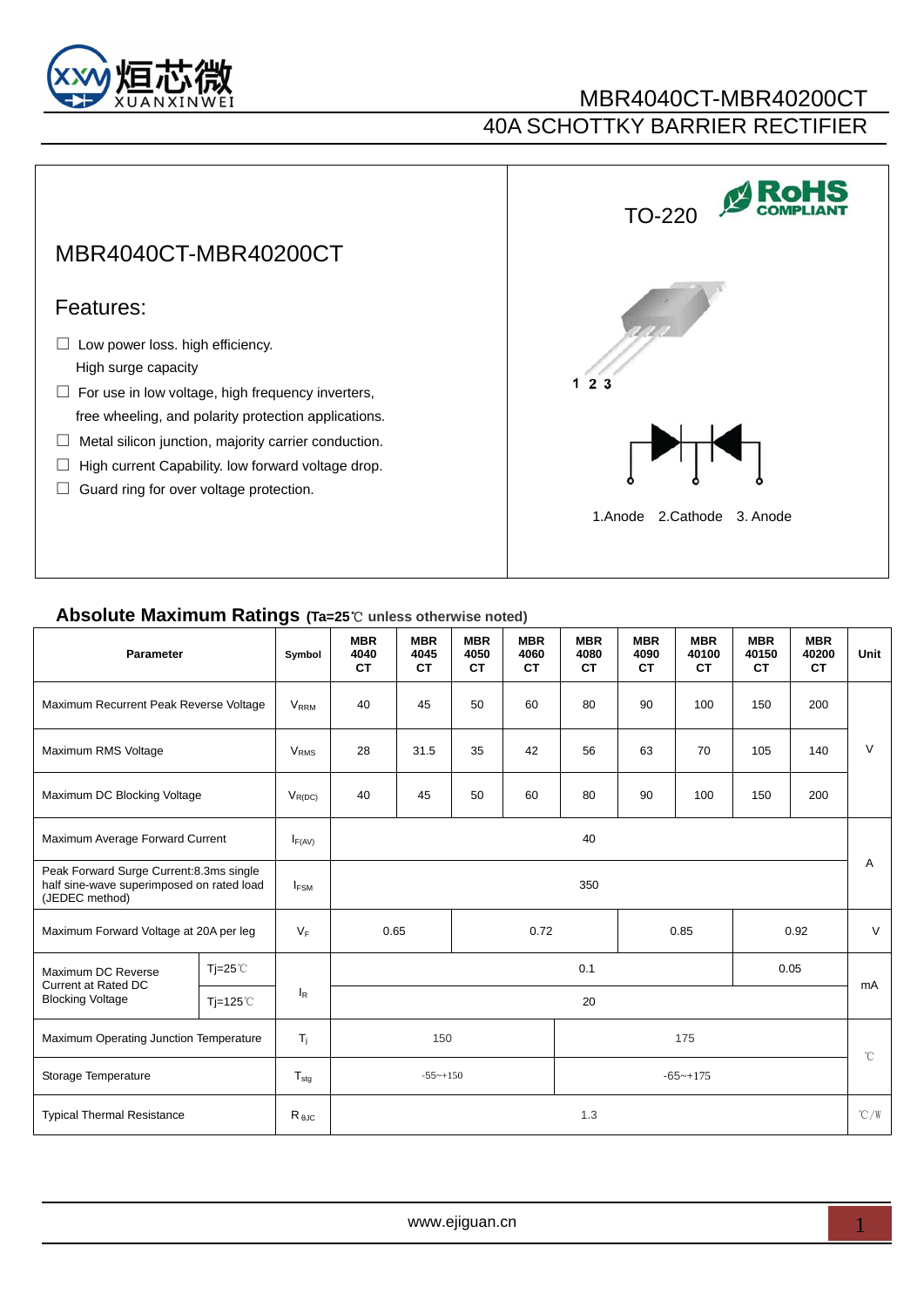

## MBR4040CT-MBR40200CT 40A SCHOTTKY BARRIER RECTIFIER

#### Typical Characteristics